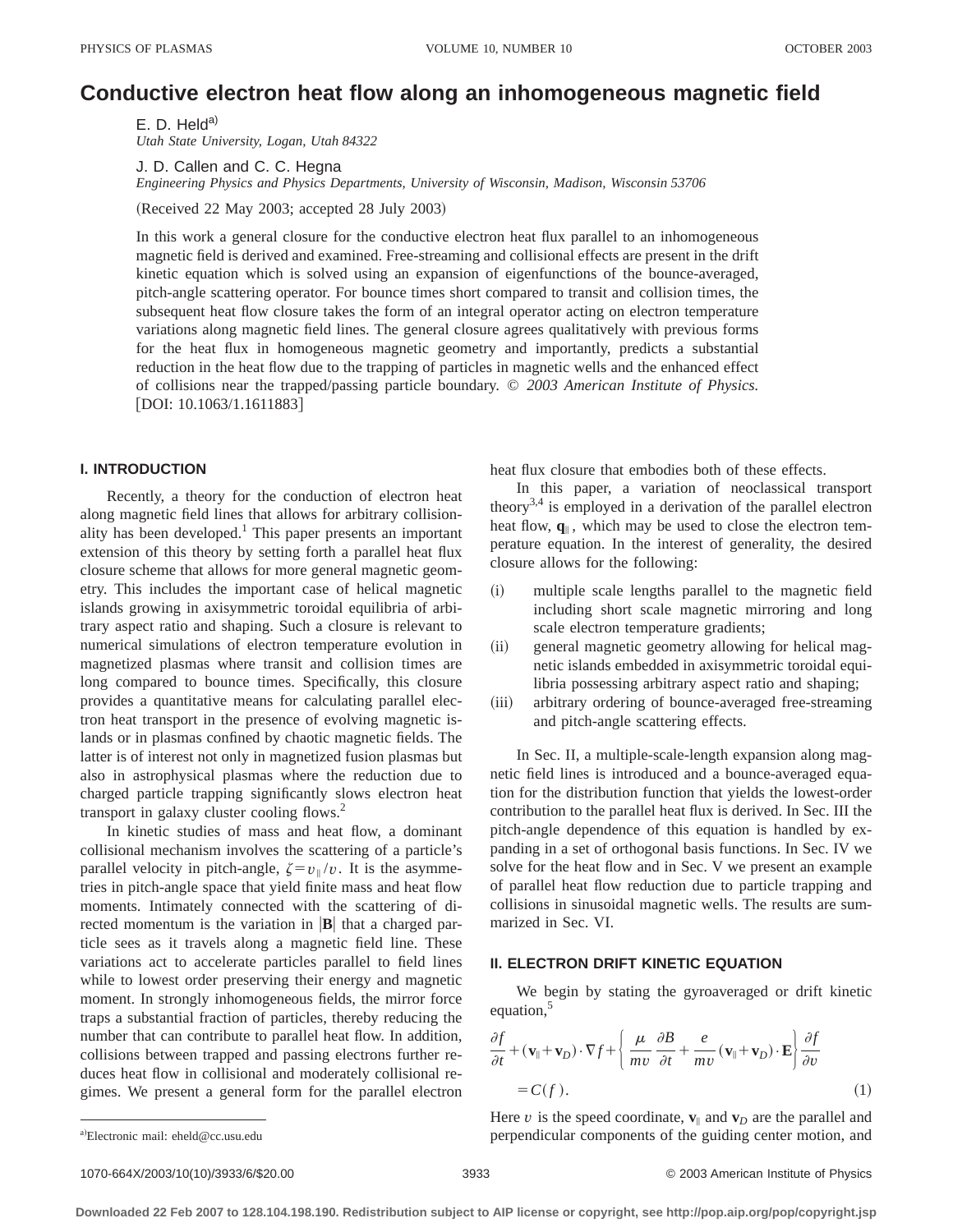$\mu$  is the magnetic moment. The collision operator,  $C(f)$ , represents binary, collisional scattering events.

For a general parallel heat flux closure, we seek an ordering scheme that is valid for general magnetic geometry. In the interest of identifying the dominant parallel freestreaming and collisional physics, we require that  $\mathbf{v}_{\parallel} \cdot \nabla$  $\sim C(f) \gg v_D \cdot \nabla$ , and order the remaining terms in Eq. (1) with  $\mathbf{v}_D \cdot \nabla$ . The result of ignoring drift, time-dependent and acceleration effects is the deceptively simple, lowest order kinetic equation,

$$
\mathbf{v}_{\parallel} \cdot \nabla f = C(f). \tag{2}
$$

This equation captures the dominant physics of parallel electron dynamics in plasmas confined by slowly evolving, spatially inhomogeneous (with regards to the parallel direction) magnetic fields.

In order to solve Eq.  $(2)$ , we introduce a multiple scale length expansion along the magnetic field by defining

$$
\Delta \sim \frac{\mathbf{v}_{\parallel} \cdot \mathbf{\nabla}_L}{\mathbf{v}_{\parallel} \cdot \mathbf{\nabla}_l} \ll 1.
$$
\n(3)

This ordering takes into account the longer scale length, *L*, associated with parallel electron temperature gradients and the short mirroring scale length, *l*, set by the variations in **B**. In terms of a helical magnetic island in a large aspect ratio tokamak,  $l=qR$  and  $L=qR/q'w$  refer to the parallel scale lengths associated with the equilibrium and island, respectively; hence,  $\Delta \sim l/L \sim q'w \ll 1$ . Here *q* and *q'* are the safety factor and its radial derivative and *w* is the island width. In terms of time scales, this ordering represents the ratio of the transit time across one period in  $|\mathbf{B}|$  to the time needed to circumnavigate the magnetic island. For generality, we will order  $C(f) \sim v_{\parallel} \cdot \nabla_L$ , hence the kinetic equation of interest becomes

$$
(\mathbf{v}_{\parallel} \cdot \nabla_l + \mathbf{v}_{\parallel} \cdot \nabla_L)f = C(f),\tag{4}
$$

which has  $\mathbf{v}_{\parallel} \cdot \nabla_l \gg \mathbf{v}_{\parallel} \cdot \nabla_l \sim C(f)$ .

In order to solve Eq.  $(4)$ , we posit the following Chapman–Enskog-type ansatz<sup>6,7</sup> for the distribution function:

$$
f = f_M + F = n \left(\frac{m}{2\pi T}\right)^{3/2} e^{-(mv^2/2T)} + F,\tag{5}
$$

where the density, temperature, and kinetic distortion, *F*, are expanded as

$$
n = n^{eq} + \sum_{i} \Delta^{i} n^{i}(l, L), \qquad (6)
$$

$$
T = Teq + \sum_{i} \Delta^{i} T^{i}(l, L),
$$
\n(7)

$$
F = \sum_{i} \Delta^{i} F^{i}(l, L, \mathbf{v}).
$$
 (8)

Here **v** represents suitable guiding center coordinates which will be chosen later and  $n^{eq}$  and  $T^{eq}$  are spatially uniform. Writing  $f_M^0$  as the combined equilibrium and lowest order perturbed Maxwellian,

$$
f_M^0 = f_M^{\text{eq}} \left[ 1 + \frac{n^0}{n^{\text{eq}}} - \left( \frac{3}{2} - \frac{mv^2}{2T^{\text{eq}}} \right) \frac{T^0}{T^{\text{eq}}} \right],\tag{9}
$$

implies that  $F^0$  and  $f_M^0$  satisfy

$$
\mathbf{v}_{\parallel} \cdot \nabla_L f_M^0 \sim \mathbf{v}_{\parallel} \cdot \nabla_L F^0. \tag{10}
$$

Here  $f_M^{\text{eq}} = (n^{\text{eq}}/\pi^3 \frac{v_{\text{th}}^3}{v_{\text{th}}} \exp(-v^2/v_{\text{th}}^2)$  and the electron thermal speed,  $v_{\text{th}} = \sqrt{2T^{\text{eq}}/m}$ . The form given for  $f_M^0$  assumes that the equilibrium Maxwellian is nearly stationary such that the variable  $v$  represents the random guiding center speed and the macroscopic flows satisfy  $V/v_{\text{th}} \sim \Delta^2$ . For simplicity the *M* subscript will be dropped from the Maxwellian portion of the distribution function.

To order  $\Delta^0$  we obtain

$$
\mathbf{v}_{\parallel} \cdot \nabla_l (F^0 + f^0) = 0, \tag{11}
$$

which has the solution

$$
F^{0} = -\left(L_{0}^{(1/2)}\frac{n_{e}^{0}}{n^{eq}} - L_{1}^{(1/2)}\frac{T_{e}^{0}}{T^{eq}}\right) f^{eq} + g^{0}(L, \mathbf{v}),\tag{12}
$$

where  $L_0^{(1/2)} = 1$  and  $L_1^{(1/2)} = 3/2 - v^2/v_{\text{th}}^2$  are Laguerre polynomials. Note that the integration constant,  $g^0$ , does not depend on *l*, the distance along a field line within a single magnetic mirror. In Chapman–Enskog theory we require that the density and temperature moments of  $F<sup>0</sup>$  vanish; hence

$$
n_e^0 = \int d^3v L_0^{(1/2)} g^0,
$$
\n(13)

and

$$
T_e^0 = -\frac{2}{3} \frac{T^{eq}}{n^{eq}} \int d^3v L_1^{(1/2)} g^0.
$$
 (14)

That  $n_e^0$  and  $T_e^0$  are independent of *l* shows that the ordering scheme produces the intuitive result that the rapid bounce motion smooths out the lowest order perturbed density and temperature over the scale length, *l*.

To order  $\Delta^1$  we obtain,

$$
\mathbf{v}_{\parallel} \cdot \nabla_I (F^1 + f^1) + \mathbf{v}_{\parallel} \cdot \nabla_L (F^0 + f^0) = C(F^0 + f^0). \tag{15}
$$

In accordance with neoclassical theory, we solve this equation by eliminating the electron bounce motion timescale present in the operator,  $\mathbf{v}_{\parallel} \cdot \nabla_l$ . Assuming a single minimum and maximum in  $|B|$ , we use the following averaging operators for trapped and passing particles, respectively:

$$
\oint_{-l_b}^{l_b} \frac{dl}{|v_{\parallel}|},\tag{16}
$$

and

$$
\int_{-l_{\text{max}}}^{l_{\text{max}}} \frac{dl}{v_{\parallel}}.
$$
\n(17)

These operators annihilate the  $\mathbf{v}_{\parallel} \cdot \nabla_l$  operator by integrating over closed, periodic orbits for trapped particles and open orbits for passing particles. Application of this annihilator yields

$$
\sigma[\mathbf{v}_{\parallel} \cdot \mathbf{\nabla}_{\!L}(F^0 + f^0)] = [C(F^0 + f^0)],\tag{18}
$$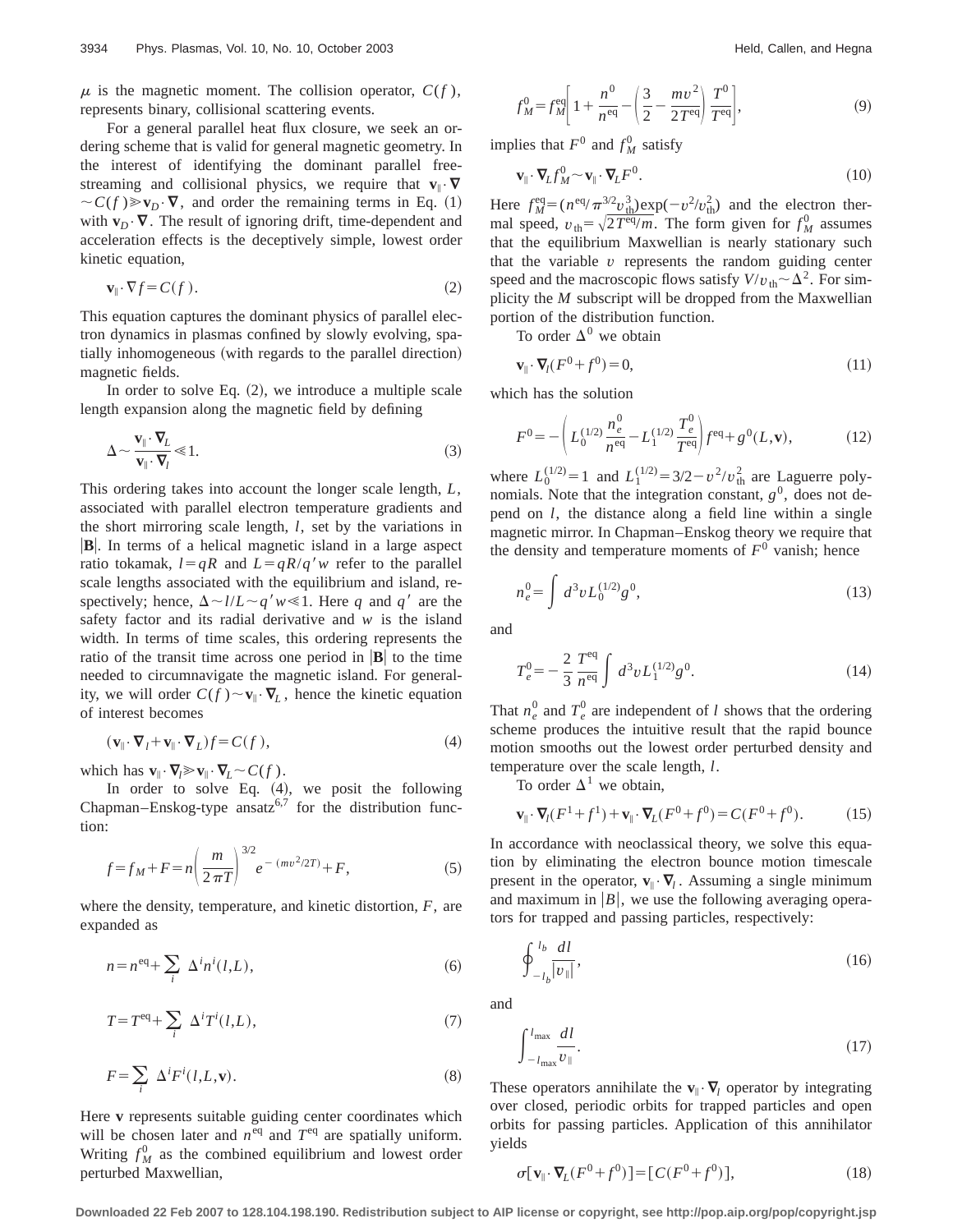where  $\sigma$ =1 and 0 for passing and trapped particles, respectively, and  $\lceil \cdot \rceil$  implies a bounce-averaged quantity. Note that bounce-averaging also annihilates the  $\mathbf{v}_{\parallel} \cdot \nabla_L$  for trapped electrons since they travel both parallel and antiparallel to gradients in  $F<sup>0</sup>$  in completing their periodic orbits. In the next two sections, the collision operator is specified and Eq.  $(18)$  is solved.

## **III. COLLISION OPERATOR AND EIGENFUNCTION EXPANSION**

A dominant collisional mechanism in studies of plasma heat flow is the scattering of directed momentum due to multiple small-angle Coulomb collisions. With this in mind, we introduce the following form for the linearized collision operator:

$$
C(F^{0} + f^{0}) = C_{e,i}(F^{0}) + C_{e,e}(F^{0}),
$$
\n(19)

where the Lorentz scattering operator, converted from spherical velocity space to the pitch-angle-type variable,  $\xi$  $\equiv \pm \sqrt{1-\mu B_0/E}$ , is given by

$$
C_{e,i} + C_{e,e} = \overline{\nu} \frac{\nu_{\parallel}}{\nu \xi} \frac{\partial}{\partial \xi} \left( \frac{1 - \xi^2}{\xi} \frac{v_{\parallel} B_0}{v B} \right) \frac{\partial}{\partial \xi}.
$$
 (20)

Here  $E = mv^2/2$  is the electron kinetic energy and  $B_0$  is the minimum magnetic field that an electron sees as it travels along a field line. The variable  $\xi$  varies from 0 for a particle with  $v_{\parallel}=0$  to  $\pm 1$  for a particle with no magnetic moment. The collision frequency,  $\bar{\nu}$  may approximately be written as

$$
\overline{\nu} = \nu_{\perp ei} + \nu_{\perp ee} = \frac{\nu_{ee}}{2(v/v_{\text{th}})^3} \left( Z_{\text{eff}} + \Phi \left( \frac{v}{v_{\text{th}}} \right) - G \left( \frac{v}{v_{\text{th}}} \right) \right),\tag{21}
$$

where  $Z_{\text{eff}} = \sum_j n_{ij} Z_j^2 / \sum_j n_{ij} Z$  is summed over all ion species,  $\Phi$ is the error function and  $G \equiv (v_{th}/v)^2(\Phi - (v/v_{th})\Phi')/2$ , is a function first introduced by Chandrasekhar.<sup>8</sup> Note that although *G* is singular at  $v/v_{\text{th}}=0$ , it will not compromise the behavior of the desired heat flow expression since it will appear in the form,  $\exp[-(\nu_{ee}v_{\text{th}}^3/2v^4)]GL]$ . The reference collision frequency is

$$
\nu_{ej} = 4 \pi n_{j0} e^2 e_j^2 \ln \Lambda_{ej} / (m_e^2 v_{\text{th}}^3). \tag{22}
$$

Note we have assumed that the momentum restoring terms often added to  $C_{e,i}$  are small. Recall that the ordering  $V/v_{\text{th}} \sim \Delta^2$  has already been assumed; thus our pitch-angle scattering operator conserves momentum only to order  $V/v_{\text{th}}$ . Note also that the addition of a model energy diffusion term would improve the accuracy of the simplified, pitch-angle collision operator used in this work. Such improvement is desirable in the collisional limit where more accurate knowledge of the speed dependence of *F* is needed to make experimental predictions.

In terms of the variable  $\xi$ , Eq. (18) becomes

$$
\frac{\partial}{\partial \xi} \frac{1 - \xi^2}{\xi} \left\langle \frac{v_{\parallel} B_0}{v B} \right\rangle \frac{\partial F^t}{\partial \xi} = 0, \quad -\xi_t \langle \xi \langle \xi_t, \rangle \tag{23}
$$

for the trapped electron distribution,  $F^t$ , and



FIG. 1. Bounce averaged functions used in generating the eigenfunctions for  $B = B_0(1+\epsilon)/(1+\epsilon \cos 2\pi l/l_0)$  with  $\epsilon = 0.20$  and  $\xi_t = -0.58$ .

$$
v\xi\frac{\partial F^p}{\partial L} - \overline{\nu}\frac{\partial}{\partial \xi} \left( \frac{1 - \xi^2}{\xi} \left\langle \frac{v_{\parallel} B_0}{v B} \right\rangle \right) \frac{\partial F^p}{\partial \xi} = -v\xi\frac{\partial f}{\partial L},
$$
  
 
$$
|\xi| \ge \xi_t, \quad (24)
$$

for the passing electron distribution,  $F^p$ . Here  $\xi_t$  $= \pm \sqrt{1 - (B_0/B)}$  and

$$
\left\langle \frac{\nu_{\parallel} B_0}{\nu B} \right\rangle = \frac{\int_{-l_{\text{max}}}^{l_{\text{max}}} dl \left( \nu_{\parallel} B_0 / \nu B \right)}{\int_{-l_{\text{max}}}^{l_{\text{max}}} dl},\tag{25}
$$

for passing particles, for example. Note that Eq.  $(24)$  is complicated by the fact that it is not separable in the pitch-angle variable due the free-streaming term. This is in contrast to the analogous equation of equilibrium neoclassical transport theory.3,4

A common approach to solving Eqs.  $(23)$  and  $(24)$  is to ignore collisions except near the trapped/passing boundary where they dominate for times short compared to the collision time. The collision operator may then be simplified and integrated directly in the boundary layer and the solution matched to that of the outer region where collisions are ignored.<sup>9</sup> Such an approach is not appropriate, however, for time scales longer than the collision time where the effect of the Lorentz operator is felt over all of pitch-angle space. Such is the case when deriving a heat flux closure for electrons confined by a slowly evolving magnetic field. In the spirit of retaining as much of the physics of the Lorentz operator as possible, we solve Eqs.  $(23)$  and  $(24)$  by seeking solutions of the following eigenvalue equation: $10$ 

$$
\frac{\partial}{\partial \xi} \frac{1 - \xi^2}{\xi} \left\langle \frac{v_{\parallel} B_0}{v B} \right\rangle \frac{\partial C_n}{\partial \xi} + \lambda_n \left\langle \frac{v \xi B}{v_{\parallel} B_0} \right\rangle C_n = 0.
$$
 (26)

The weight function,  $\langle v \xi B/v_{\parallel}B_0 \rangle = \langle J/v^2 \rangle = \langle \nabla v \cdot \nabla \gamma$  $\times \nabla \xi/v^2$ , ensures orthogonality among the eigenfunctions  $C_n$  with respect to the Jacobian, *J*, for the chosen guiding center variables,  $v, \xi$  and the gyroangle,  $\gamma$ . The bounceaveraged quantities in Eq.  $(26)$  are shown in Fig. 1 for *B*  $=$ B<sub>0</sub>(1+ $\epsilon$ )/(1+ $\epsilon$ cos(2 $\pi$ l/*l*<sub>0</sub>)) with  $\epsilon$ =0.20 and  $\xi$ <sub>t</sub> = -0.58.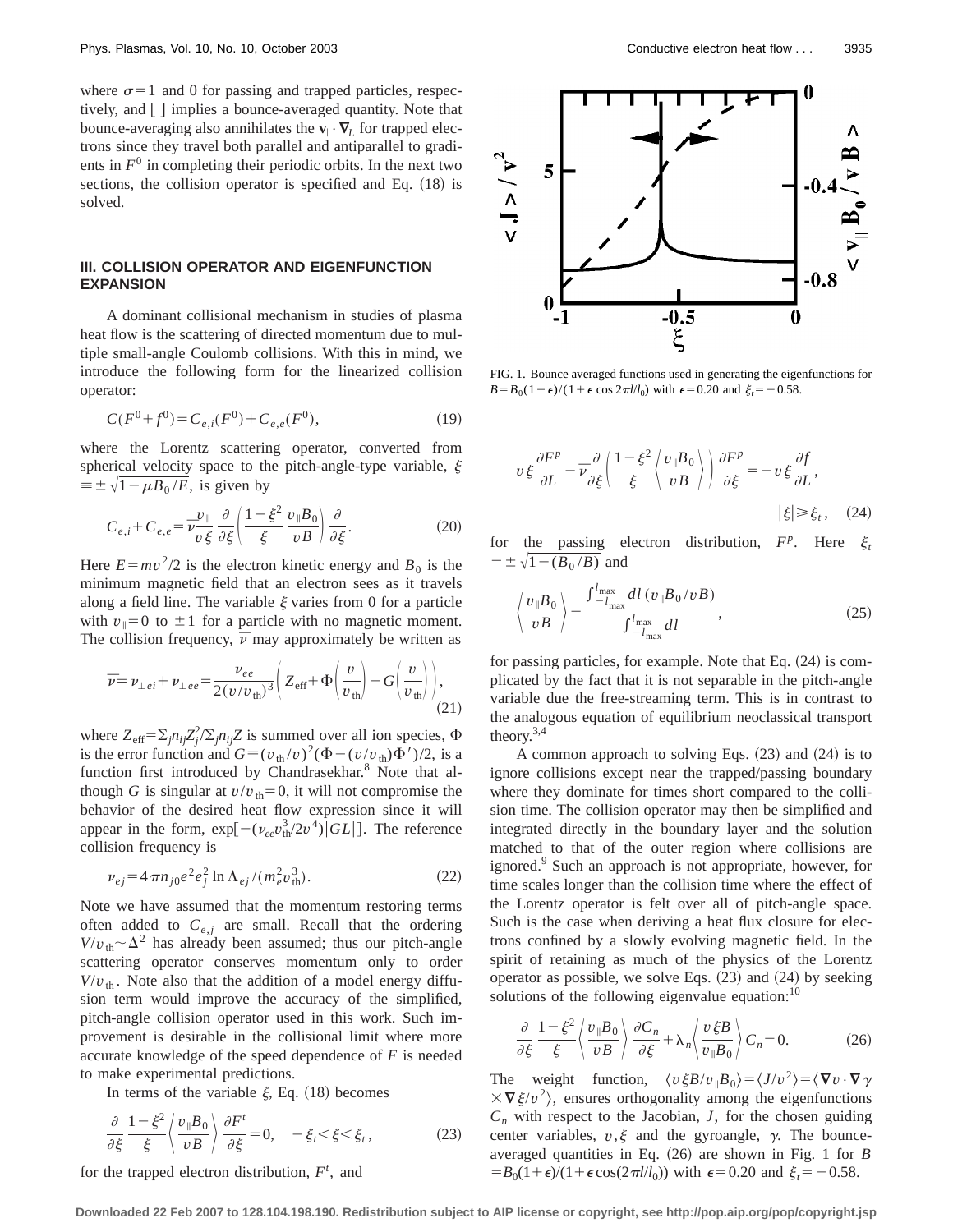

FIG. 2. Eigenfunctions for  $B = B_0(1+\epsilon)/(1+\epsilon \cos(2\pi l/l_0))$  with  $\epsilon = 0.20$ and  $\xi_t = -0.58$ .

For trapped electrons,  $\lambda_n=0$  and the eigenvalue equation may be integrated directly to yield boundary conditions for the  $C_n$  at  $\xi = \pm \xi_t$ , namely,

$$
\frac{\partial C_n}{\partial \xi} = \frac{c \xi}{(1 - \xi^2)} \left\langle \frac{v_{\parallel} B_0}{v B} \right\rangle^{-1},\tag{27}
$$

where *c* is a constant. The oddness of  $\partial C_n / \partial \xi$  about  $\xi = 0$ implies that  $C_n$  is even in trapped space. We infer from this that the odd basis functions needed to represent  $F<sup>p</sup>$  go to zero at  $\xi = \pm \xi_t$ . Furthermore, it can be shown that the ratio  $\frac{\xi}{\psi_0 B_0}$  /*vB* $\}$  diverges as  $|\xi| \rightarrow 0$ ; hence it is necessary that the constant  $c=0$  in Eq. (27) if  $\partial C_n / \partial \xi$  is to remain bounded. The necessary result is that  $\partial C_n / \partial \xi = 0$  for  $-\xi_t$  $\leq \xi \leq \xi_t$ . In reality, this result does not hold near  $\xi = \pm \xi_t$ , where the bounce average operation breaks down. Previous authors have shown that a proper boundary layer theory provides corrections of order,  $O(\sqrt{\nu/\mathbf{v}_{\parallel}\cdot\mathbf{V}_{l}})$ .<sup>11</sup> These corrections will be ignored in this work; hence the boundary conditions applied to  $C_n$  at  $\xi = \pm \xi_t$  are

$$
C_n = 0, \quad \text{for } n \text{ odd} \tag{28}
$$

and

$$
\frac{\partial C_n}{\partial \xi} = 0, \quad \text{for } n \text{ even.} \tag{29}
$$

Note that these are the same boundary conditions applied at the origin when generating the odd and even Legendre polynomials which may be generated from the infinite-aspectratio limit of Eq.  $(26)$ .

As examples, Fig. 2 shows eigenfunctions pertaining to sinusoidal variations of the form  $B = B_0(1+\epsilon)/(1$ +  $\epsilon$  cos(2 $\pi l / l_0$ )) with  $\epsilon$ =0.20 and  $\xi_t$ = -0.58 and Fig. 3 shows them for  $\epsilon$ =0.40 and  $\xi$ <sub>t</sub> = -0.76. The eigenfunctions were generated using a shooting method that matched the boundary conditions at  $\pm \xi_t$  by guessing the eigenvalue and integrating in from the exterior boundaries,  $\xi = \pm 1$ . The selfadjoint eigenvalue problem for the  $\xi$  dependence in passing space and the requirement that  $F^t = 0$  provide for vanishing *n* 



FIG. 3. Eigenfunctions for  $B = B_0(1+\epsilon)/(1+\epsilon \cos(2\pi l/l_0))$  with  $\epsilon = 0.40$ and  $\xi$ <sub>t</sub> = -0.76.

and *T* moments of the kinetic distortion, *F*, an essential aspect of Chapman–Enskog theory [see the discussion surrounding Eqs.  $(13)$  and  $(14)$ ].

We now expand  $F^p$  in Eq. (24) in a finite set of pitchangle eigenfunctions,  $F^p = \sum_{n=1}^{N} F_n(v, L) C_n(\xi)$ , and write  **as a column vector of coefficients. In**serting the expanded form for  $F^p$  in Eq. (24), multiplying by  $C_{n}$  and integrating over the variable  $\xi$  yields the following system of equations:

$$
\mathbf{IF} + \frac{v}{\overline{\nu}} \mathbf{A} \frac{\partial \mathbf{F}}{\partial L} = -\frac{v}{\overline{\nu}} \mathbf{G} \frac{\partial f}{\partial L},\tag{30}
$$

where the speed dependence  $v/\overline{v}$  is stated explicitly. Here **I** is the identity matrix, **A** contains the ratios of the freestreaming coupling between the different eigenfunctions to the *n*th eigenvalue, and **G** is the projection of the Maxwellian drives onto the eigenfunctions.

Equation  $(30)$  is solved in the next section in order to calculate an approximate parallel heat flux for transit and collisional times long compared to the bounce time.

#### **IV. GENERALIZED HEAT FLUX**

In this section a general heat flux is constructed and written in forms resembling that of Ref. 1. The solution of the set of equations in Eq.  $(30)$  is straightforward. The eigenvectors and associated eigenvalues of the matrix **A** are first determined. Denoting **W** as the matrix containing the eigenvectors of **A** as columns, we can expand the vector of expansion coefficients as follows:  $\mathbf{F} = \mathbf{W} \mathbf{h}$ . Inserting this form for **F** into Eq. (30) and multiplying through by  $W^{-1}$  diagonalizes the system. The result is a set of first-order ordinary differential equations  $(ODEs)$  for the elements of  $h$ , namely,

$$
\gamma_i \frac{v}{\overline{v}} \frac{\partial h_i}{\partial L} + h_i = -\frac{v}{\overline{v}} g_i \frac{\partial f}{\partial L},\tag{31}
$$

where  $g_i$  is the *i*th element of  $W^{-1}G$  and  $\gamma_i$  is the eigenvalue associated with the *i*th column of **W**. In analogy with Ref. 1, we define effective inverse collision lengths of the form  $\overline{k}_i$  $\equiv \bar{\nu}/(\gamma_i v).$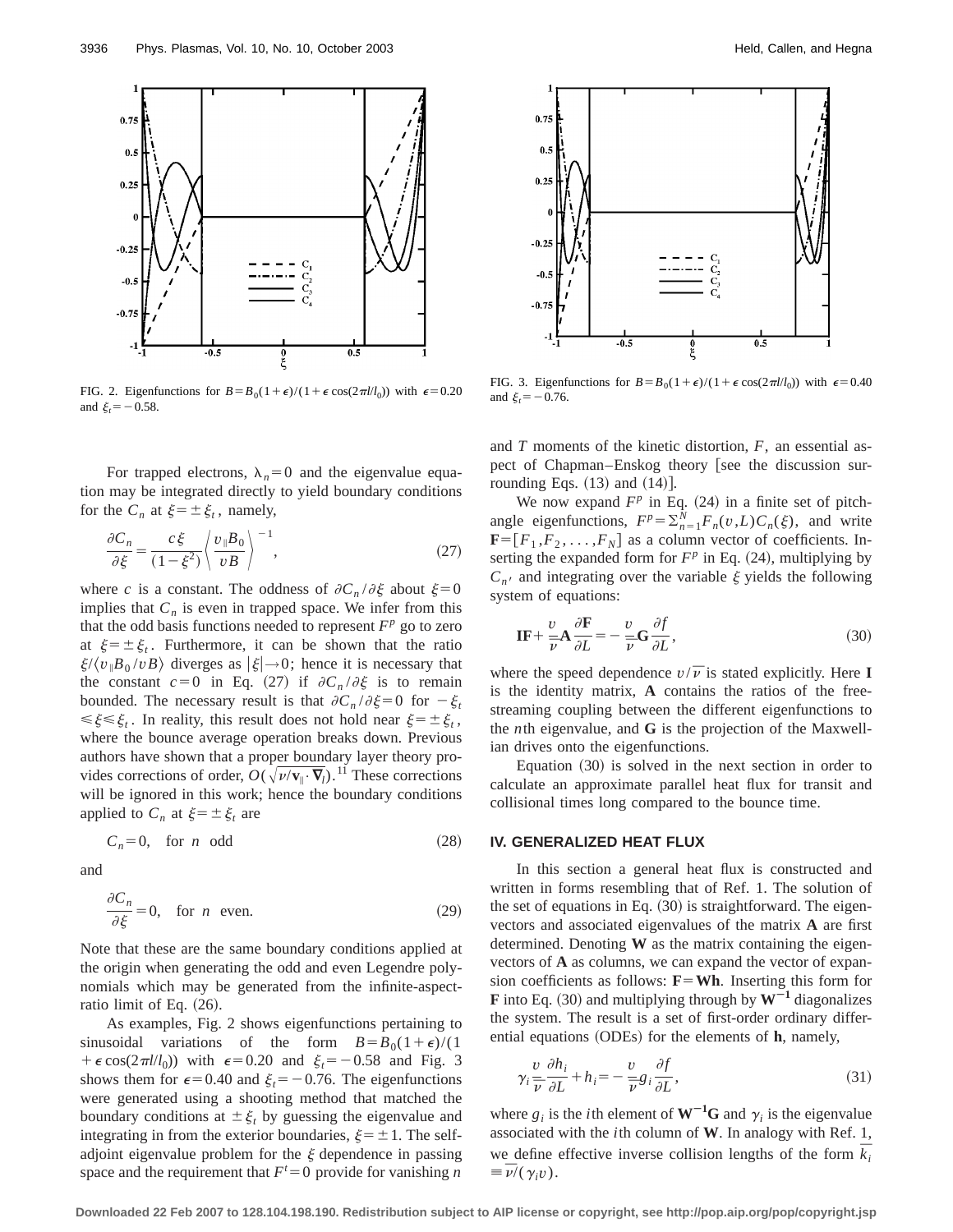The domain in *L* is chosen to be  $(-\infty,\infty)$ . The requirement of boundedness at  $\pm \infty$  demands that the homogeneous solution to Eq.  $(31)$  be set to zero. The particular solution for the passing part of the distribution function is,

$$
F^{p}(L') = -\sum_{n=1}^{N} C_n(\xi) \left[ \sum_{\bar{k}_i>0} \frac{W_{ni}g_i}{\gamma_i} \int_{L'}^{\infty} dL \frac{\partial f}{\partial L} e^{-\bar{k}_i(L-L')} + \sum_{\bar{k}_i<0} \frac{W_{ni}g_i}{\gamma_i} \int_{-\infty}^{L'} dL \frac{\partial f}{\partial L} e^{-\bar{k}_i(L-L')} \right],
$$
 (32)

where the  $\overline{k}_i$  come in positive/negative pairs and the limits of integration are *L'* to  $\infty$  for  $\bar{k}_i$ >0 and  $-\infty$  to *L'* for  $\bar{k}_i$ <0. The Landau damping and collisional effects present in the  $\overline{k}_i$ 's serve to truncate these integrals. The integral nature of  $F<sup>p</sup>$  results because we have allowed for arbitrary collisionality and necessarily  $F^p$  is a function of the Maxwellian drives all along a magnetic field line. The form for  $F^p$  may be simplified since the effective inverse collision lengths arise in positive and negative pairs,  $\pm \overline{k_i}$ . Integration by parts yields the simple form,

$$
F^{p}(L') = \sum_{n=1}^{N} C_n(\xi) \sum_{i=1}^{N/2} \left| \frac{W_{ni}g_i \bar{k}_i}{\gamma_i} \right| \int_{L'}^{\infty} dL[f(-L) - f(L)] e^{-|\bar{k}_i|(L-L')}.
$$
 (33)

In the case of a homogeneous magnetic field, Ref. 1 used the following definition of the parallel heat flow:

$$
q_{\parallel}(L') = -T^{\text{eq}} \int d^3v L_1^{(3/2)} v_{\parallel} F = T^{\text{eq}} \int d^3v \left(\frac{v^2}{v_{\text{th}}^2} - \frac{5}{2}\right) v \, \xi F. \tag{34}
$$

Analogously, we define an averaged  $q_{\parallel}$  moment in the inhomogeneous case as

$$
q_{\parallel}(L') = T^{\text{eq}} \int_{l_{\text{min}}}^{l_{\text{max}}} dl \int d^3v \left(\frac{v^2}{v_{\text{th}}^2} - \frac{5}{2}\right) v \,\xi F^p / \int_{l_{\text{min}}}^{l_{\text{max}}} dl.
$$
 (35)

Orthogonality among the even and odd  $C_n$  implies that  $q_{\parallel}$ may be written simply as

$$
q_{\parallel}(L') = T^{\text{eq}} \int \langle d^3 v \rangle v L_1^{(3/2)} \xi \sum_{n \text{ odd}} C_n \sum_{i=1}^{N/2} \left| \frac{W_{ni} g_i \overline{k}_i}{\gamma_i} \right|
$$

$$
\times \int_{L'}^{\infty} dL[f(-L) - f(L)] e^{-|\overline{k}_i|(L-L')}.
$$
(36)

The Maxwellian drive in the heat flow integral is

$$
f(L) = \left[ L_0^{(1/2)} \frac{p(L)}{p^{eq}} + L_1^{(3/2)} \frac{T(L)}{T^{eq}} \right] f^{eq}.
$$
 (37)

As in Ref. 1, the pressure drive will be ignored here. In traditional neoclassical transport theory, the *p* drive vanishes due to the orthogonality of Laguerre polynomials. Here the additional *v* dependence in the  $\overline{k_i}$ 's spoils this orthogonality. We note further, that in a more complete Chapman–Enskog theory that rewrites the drives using the lowest-order moment equations, the pressure drive is absent.

In order to write a final form for  $q_{\parallel}$  that is reminiscent of the form in Ref. 1, we interchange the order of the velocity space and field line integrations and define the kernel  $K(L', L)$  as

$$
K(L',L) = \frac{1}{v_{\text{th}}^3} \int \langle d^3v \rangle v (L_1^{(3/2)})^2 \xi
$$
  
 
$$
\times \sum_{n \text{ odd}} C_n \sum_{i=1}^{N/2} a_i e^{-|\vec{k}_i|(L-L')}, \qquad (38)
$$

where  $a_i = |W_{1i}g_i\overline{k}_i / \gamma_i|$ , such that

$$
q_{\parallel} = \frac{n^{eq}v_{\text{th}}}{\pi^{3/2}} \int_{L'}^{\infty} dL[T(-L) - T(+L)]K(L',L). \tag{39}
$$

Here  $K(L', L)$  contains the collisional and trapping information of a distribution of electrons as they scatter in pitch angle off a background Maxwellian plasma. The similar form of this general expression for the parallel heat flow with previous collisionless expressions<sup>12,13</sup> was emphasized in Ref. 1. It was also shown there that Eq.  $(39)$  reduces to the familiar form,  $q_{\parallel} \sim \kappa_{\parallel} \nabla_{\parallel} T$ , in the collisional limit.<sup>14</sup> It is important to note, however, that here the parallel conductivity,  $\kappa_{\parallel}$ , is reduced by particle trapping and collisions near the trapped/ passing boundary. Furthermore, the nearly collisionless limit of Eq. (39) contains important corrections due to particle trapping that were absent in previous collisionless expressions for the parallel heat flow. These effects are highlighted in the next section.

#### **V. SAMPLE CALCULATION**

In this section, we return to the case of sinusoidal magnetic wells and explore the resultant parallel heat flow for sinusoidal temperature perturbations of scale length,  $L_T$  $\gg l_0$ , namely,

$$
T(L) = Teq + \tilde{T} \sin\left(\frac{2\pi L}{L_T}\right).
$$
 (40)

Recall that the eigenfunctions for the case of  $B = B<sub>0</sub>(1)$  $+\epsilon$ /(1+ $\epsilon$ cos(2 $\pi$ *l*/*l*<sub>0</sub>)) with  $\epsilon$ =0.2 and  $\epsilon$ =0.4 were presented in Figs. 2 and 3. The orderings  $L_T \sim L_v \gg l_0$ , where  $L_v$ is the characteristic collision length, permit a study of the parallel heat flow response as collisionality is varied. Specifically, we will choose representative scale lengths for a helical magnetic island in an axisymmetric tokamak. If the length of magnetic wells is 1 m, then we require  $L_T \sim L_\nu$  $\geq 1$  m for the expression in Eq. (39) to be valid. For 1 keV plasmas  $L_v \approx 100$  m; hence we let  $L_T$  vary from 10 m, which is representative of temperature gradient scale lengths inside magnetic islands, to  $L_T \rightarrow \infty$ , which is relevant near the X and O-points of a magnetic island.

In this demonstration, it is necessary to pick the number of basis functions in the pitch-angle basis function expansion in order to preserve the ordering  $\nu \ll \mathbf{v}_{\parallel} \cdot \nabla_l$ . The reason for